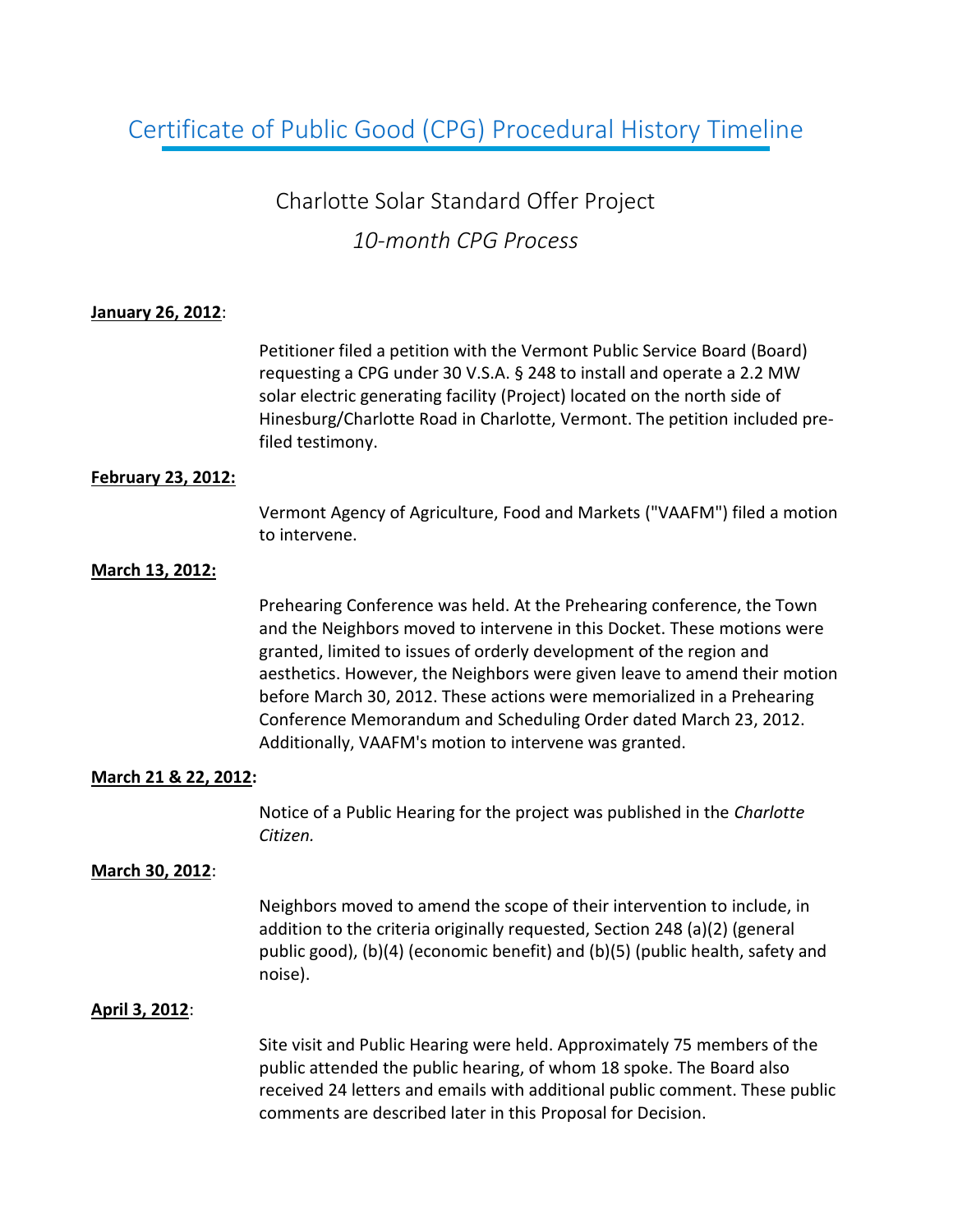| April 9, 2012:         |                                                                                                                                                                                                                                                                                                                                                                                                                                                                                               |
|------------------------|-----------------------------------------------------------------------------------------------------------------------------------------------------------------------------------------------------------------------------------------------------------------------------------------------------------------------------------------------------------------------------------------------------------------------------------------------------------------------------------------------|
|                        | Through their attorney, William Ellis, Esq., Interveners filed a motion to<br>intervene in this Docket and to be joined with the Neighbors.                                                                                                                                                                                                                                                                                                                                                   |
| April 16, 2012:        |                                                                                                                                                                                                                                                                                                                                                                                                                                                                                               |
|                        | The Hearing Officer granted the Neighbors' March 30 motion in part,<br>expanding the scope of their intervention to include issues of economic<br>benefit, public health, safety and noise. He also granted the April 9 motion<br>of Interveners in part, as described in the Order. Because these parties are<br>represented by the same counsel as the Neighbors and have largely<br>identical interests, these parties are included in all references to "the<br>Neighbors" in this Order. |
| May 10, 2012:          |                                                                                                                                                                                                                                                                                                                                                                                                                                                                                               |
|                        | Non-petitioner parties pre-filed their direct testimony.                                                                                                                                                                                                                                                                                                                                                                                                                                      |
| June 10, 2012:         |                                                                                                                                                                                                                                                                                                                                                                                                                                                                                               |
|                        | Petitioner pre-filed the rebuttal testimony with associated exhibits,<br>including revised plans for the Project ("Revised Site Plan"). The Petitioner<br>also submitted a Stipulation entered into between the Petitioner and the<br>Town.                                                                                                                                                                                                                                                   |
| June 14, 2012:         |                                                                                                                                                                                                                                                                                                                                                                                                                                                                                               |
|                        | Petitioner pre-filed supplemental testimony. This filing included a system<br>impact study.                                                                                                                                                                                                                                                                                                                                                                                                   |
| June 19, 2012:         |                                                                                                                                                                                                                                                                                                                                                                                                                                                                                               |
|                        | Neighbors pre-filed the sur-rebuttal testimony and exhibits.                                                                                                                                                                                                                                                                                                                                                                                                                                  |
| June 19 & 20, 2012:    |                                                                                                                                                                                                                                                                                                                                                                                                                                                                                               |
|                        | Technical Hearings were held, at which the pre-filed testimony, exhibits<br>and the Stipulation were admitted into the record.                                                                                                                                                                                                                                                                                                                                                                |
| June 19, 2012:         |                                                                                                                                                                                                                                                                                                                                                                                                                                                                                               |
|                        | Department filed a determination that the Project is consistent with the<br>Vermont Electric Plan, in accordance with 30 V.S.A. § 202(f).                                                                                                                                                                                                                                                                                                                                                     |
| July 18, 2012:         |                                                                                                                                                                                                                                                                                                                                                                                                                                                                                               |
|                        | Parties filed briefs.                                                                                                                                                                                                                                                                                                                                                                                                                                                                         |
| <b>August 1, 2012:</b> |                                                                                                                                                                                                                                                                                                                                                                                                                                                                                               |
|                        | Neighbors and Petitioner filed reply briefs. No other parties filed<br>comments.                                                                                                                                                                                                                                                                                                                                                                                                              |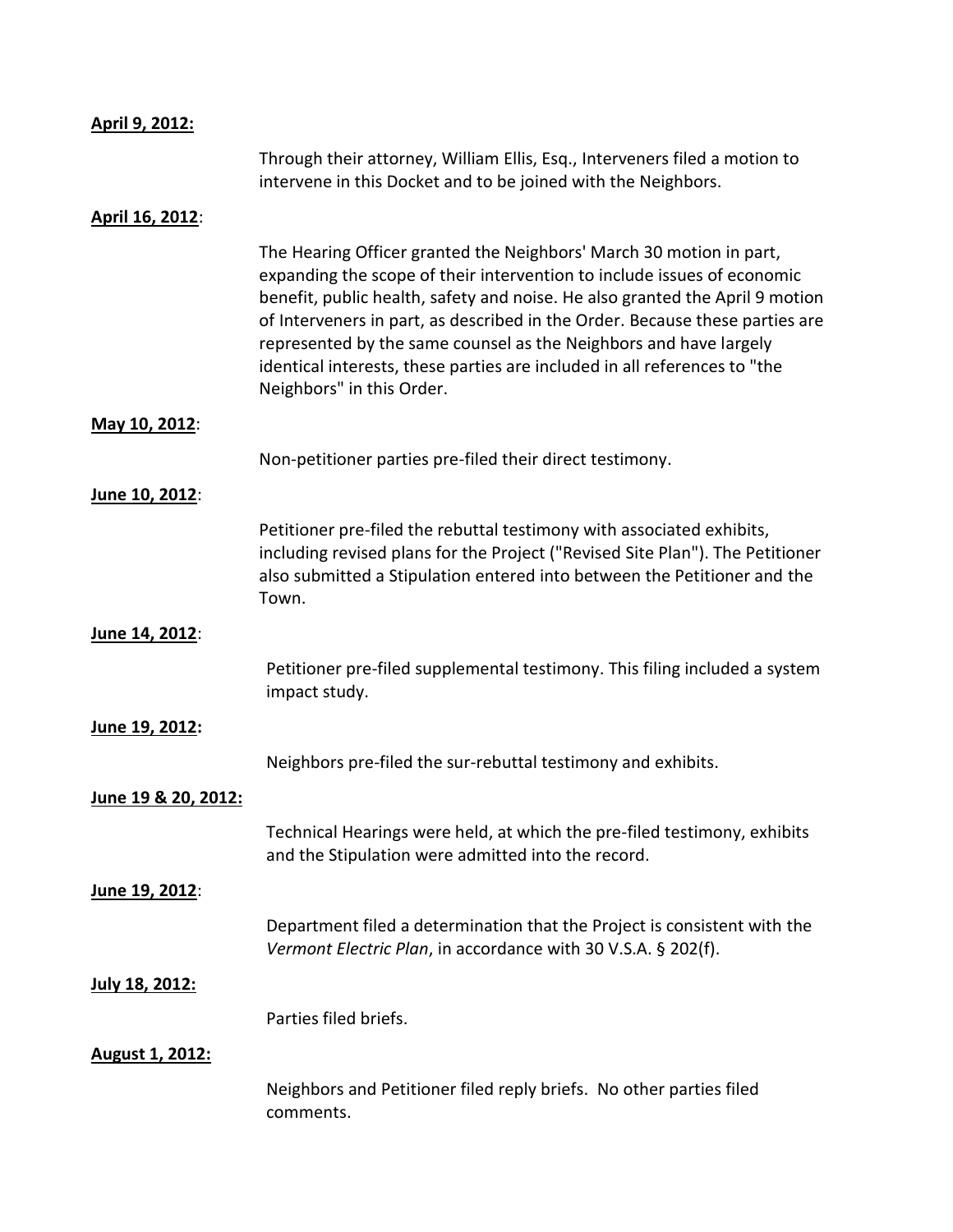## **SCHEDULE**

| March 27, 2012:   | Round I Discovery on Petitioner.                                                                                                                                   |
|-------------------|--------------------------------------------------------------------------------------------------------------------------------------------------------------------|
| April 3, 2012:    | Public Hearing and Site Visit.                                                                                                                                     |
| April 6, 2012:    | Round I Petitioner Responses to Discovery.                                                                                                                         |
| April 10, 2012:   | Intervention Deadline; Responses to Intervention Requests Seven days<br>after request is received, but no later than April 13, 2012, whichever date<br>is earlier. |
| April 27, 2012:   | Round II/New Parties Discovery on Petitioner.                                                                                                                      |
| May 3, 2012:      | Round II Petitioner Responses to Discovery.                                                                                                                        |
| May 10, 2012:     | Stipulation or Parties' Pre-filed Direct Testimony.                                                                                                                |
| May 14, 2012:     | Petitioner Serves Discovery on Parties.                                                                                                                            |
| May 29, 2012:     | Parties' Responses to Discovery.                                                                                                                                   |
| June 1, 2012:     | Petitioner's Rebuttal Testimony.                                                                                                                                   |
| June 7, 2012:     | Parties Serve Discovery on Petitioner.                                                                                                                             |
| June 11, 2012:    | Petitioner Responses to Discovery.                                                                                                                                 |
| June 19-20, 2012: | <b>Technical Hearings.</b>                                                                                                                                         |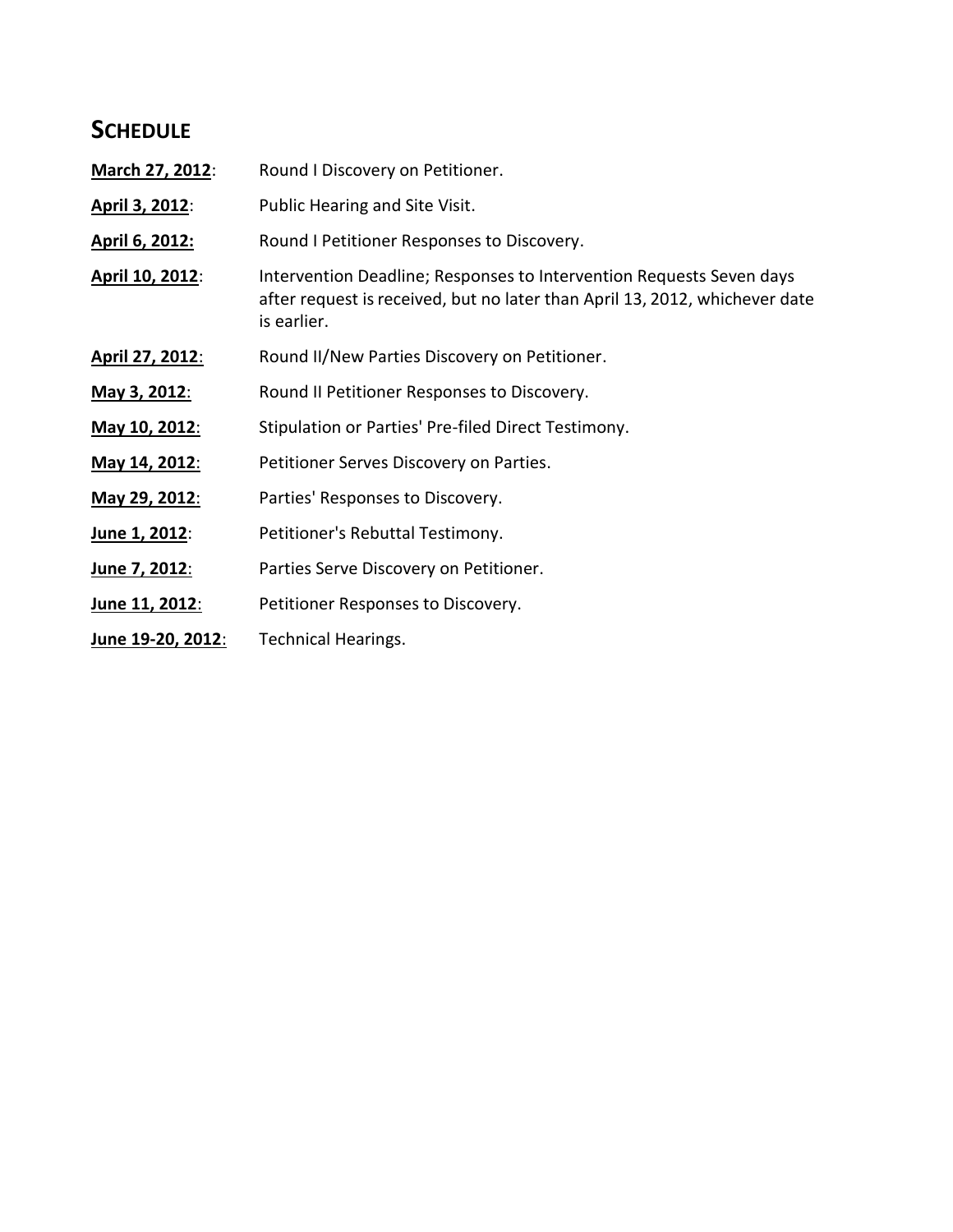# Certificate of Public Good (CPG) Procedural History Timeline

# Chester Solar Standard Offer Project *5-Month CPG Process*

## **December 14, 2012:**

|                 | Petitioner filed a petition with the Vermont Public Service Board (Board)<br>requesting a Certificate of Public Good under 30 V.S.A. § 248 to install and<br>operate a 2.0 MW solar electric generating facility (Project) to be located<br>near the intersection of Route 103 and Trebo Road in Chester, Vermont.                                                                                                                |
|-----------------|-----------------------------------------------------------------------------------------------------------------------------------------------------------------------------------------------------------------------------------------------------------------------------------------------------------------------------------------------------------------------------------------------------------------------------------|
| March 1, 2013:  |                                                                                                                                                                                                                                                                                                                                                                                                                                   |
|                 | Prehearing conference in this Docket.                                                                                                                                                                                                                                                                                                                                                                                             |
| March 25, 2013: |                                                                                                                                                                                                                                                                                                                                                                                                                                   |
|                 | Project site visit and public hearing. The site visit was attended by<br>representatives of the Petitioner and the Department. Approximately ten<br>members of the public attended the public hearing.                                                                                                                                                                                                                            |
| March 29, 2013: |                                                                                                                                                                                                                                                                                                                                                                                                                                   |
|                 | Chair of the Planning Commission for the Town of Chester filed comments<br>on the Project.                                                                                                                                                                                                                                                                                                                                        |
| March 29, 2013: |                                                                                                                                                                                                                                                                                                                                                                                                                                   |
|                 | Southern Windsor County Regional Planning Commission ("SWRPC")<br>entered a Notice of Appearance and moved to intervene. SWRPC's motion<br>was granted.                                                                                                                                                                                                                                                                           |
| April 5, 2013:  |                                                                                                                                                                                                                                                                                                                                                                                                                                   |
|                 | Petitioner filed amended plans for the Project. The amended plans shifted<br>the location of certain proposed panels at the site. Additionally, the<br>Petitioner submitted an amended decommissioning plan.                                                                                                                                                                                                                      |
| May 8, 2013:    |                                                                                                                                                                                                                                                                                                                                                                                                                                   |
|                 | Parties filed a Memorandum for Understanding (MoU) (Exhibit Joint-1), a<br>Joint Proposal for Decision (Exhibit Joint-2), a Draft Certificate of Public<br>Good (Exhibit Joint-3), and revised plans for the Project (Exhibits Pet. RM-<br>11-18). Under the MoU, the parties stipulate and agree that all pre-filed<br>testimony and exhibits, and the MoU shall be admitted without objection as<br>evidence in the proceeding. |